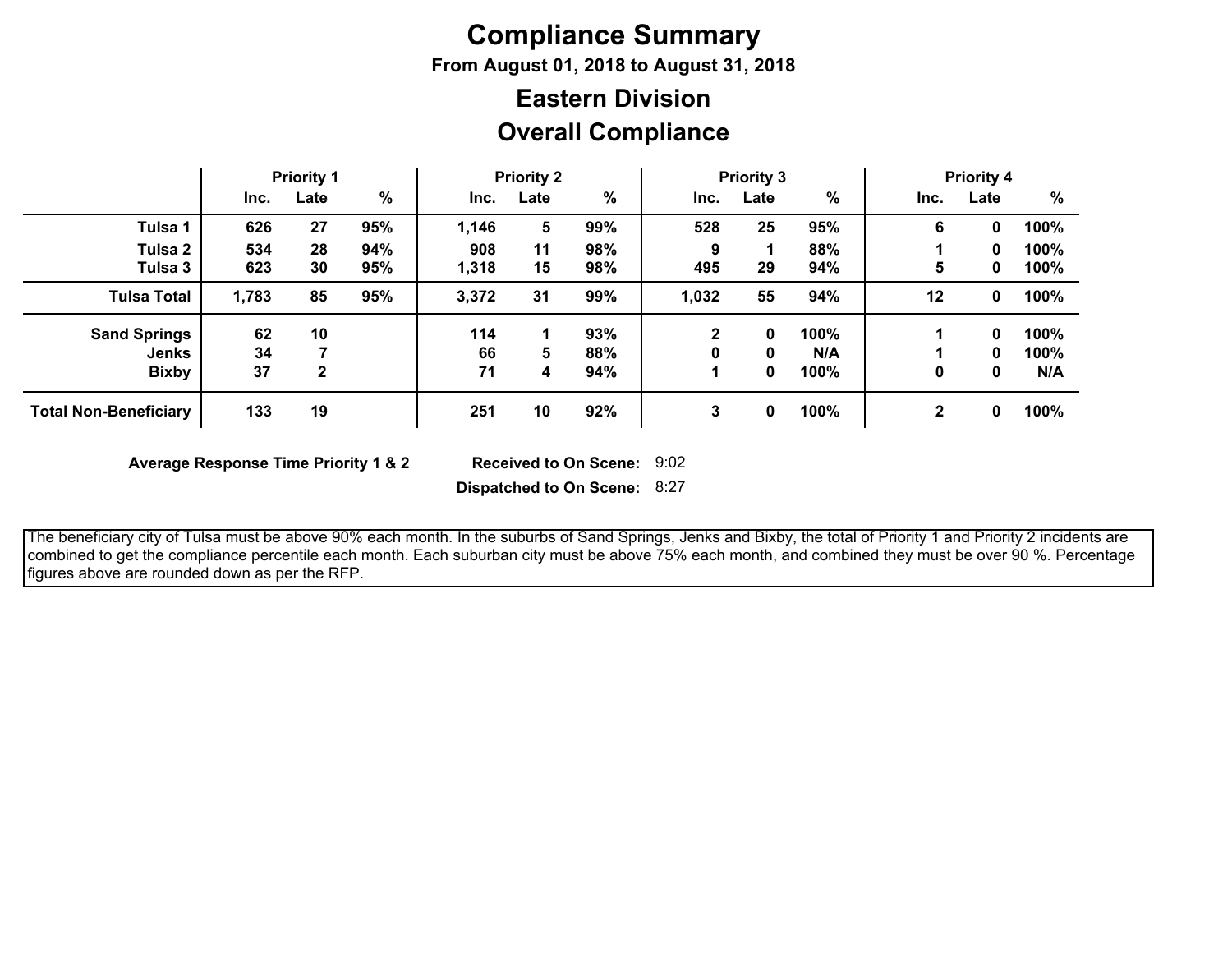# **Compliance Summary**

**From August 01, 2018 to August 31, 2018**

### **Overall Compliance Western Division**

|                               | <b>Priority 1</b> |             | <b>Priority 2</b> |              |      | <b>Priority 3</b> |             |                |     | <b>Priority 4</b> |              |      |
|-------------------------------|-------------------|-------------|-------------------|--------------|------|-------------------|-------------|----------------|-----|-------------------|--------------|------|
|                               |                   | Inc. Late   | $\%$              | Inc.         | Late | $\%$              | Inc.        | Late           | %   | Inc.              | Late         | %    |
| <b>Oklahoma City 1</b>        | 1,007             | 67          | 93%               | 1,716        | 12   | 99%               | 474         | 11             | 97% | $\mathbf{2}$      | 0            | 100% |
| <b>Oklahoma City 2</b>        | 1,023             | 93          | 90%               | 1,586        | 19   | 98%               | 251         | 6              | 97% |                   | $\mathbf{0}$ | 100% |
| <b>Edmond</b>                 | 166               | 16          | 90%               | 227          | 5    | 97%               | 50          | $\mathbf{2}$   | 96% | 0                 | 0            | N/A  |
| <b>Total OKC &amp; Edmond</b> | 2,196             | 176         | 91%               | 3,529        | 36   | 98%               | 775         | 19             | 97% | 3                 | $\mathbf 0$  | 100% |
| <b>Mustang</b>                | 25                | 3           |                   | 49           | 4    | 90%               | 17          | $\mathbf{2}$   | 88% | $\mathbf 0$       | $\mathbf 0$  | N/A  |
| <b>The Village</b>            | 30                | 6           |                   | 44           | 1    | 90%               | 0           | 0              | N/A | 0                 | $\mathbf 0$  | N/A  |
| <b>Nichols Hills</b>          | $\mathbf 0$       | $\mathbf 0$ |                   | $\mathbf{2}$ | 0    | 100%              | $\mathbf 0$ | 0              | N/A | 0                 | $\mathbf 0$  | N/A  |
| <b>Total Non-Beneficiary</b>  | 55                | 9           |                   | 95           | 5    | 90%               | 17          | $\overline{2}$ | 88% | 0                 | $\mathbf 0$  | N/A  |
| <b>Piedmont</b>               | 5                 |             |                   | 18           |      |                   | 0           |                |     | $\pmb{0}$         |              |      |

**Average Response Time Priority 1 & 2** 

**Dispatched to On Scene:** 8:55 Received to On Scene: 9:22

The beneficiary city of Oklahoma City must be above 90% each month. In the suburbs of Mustang, The Village, and Nichols Hills, the total of Priority 1 and Priority : incidents are combined to get the compliance percentile each month. Each suburban city must be above 75% each month, and combined they must be over 90 %. Percentage figures above are rounded down as per the RFP.